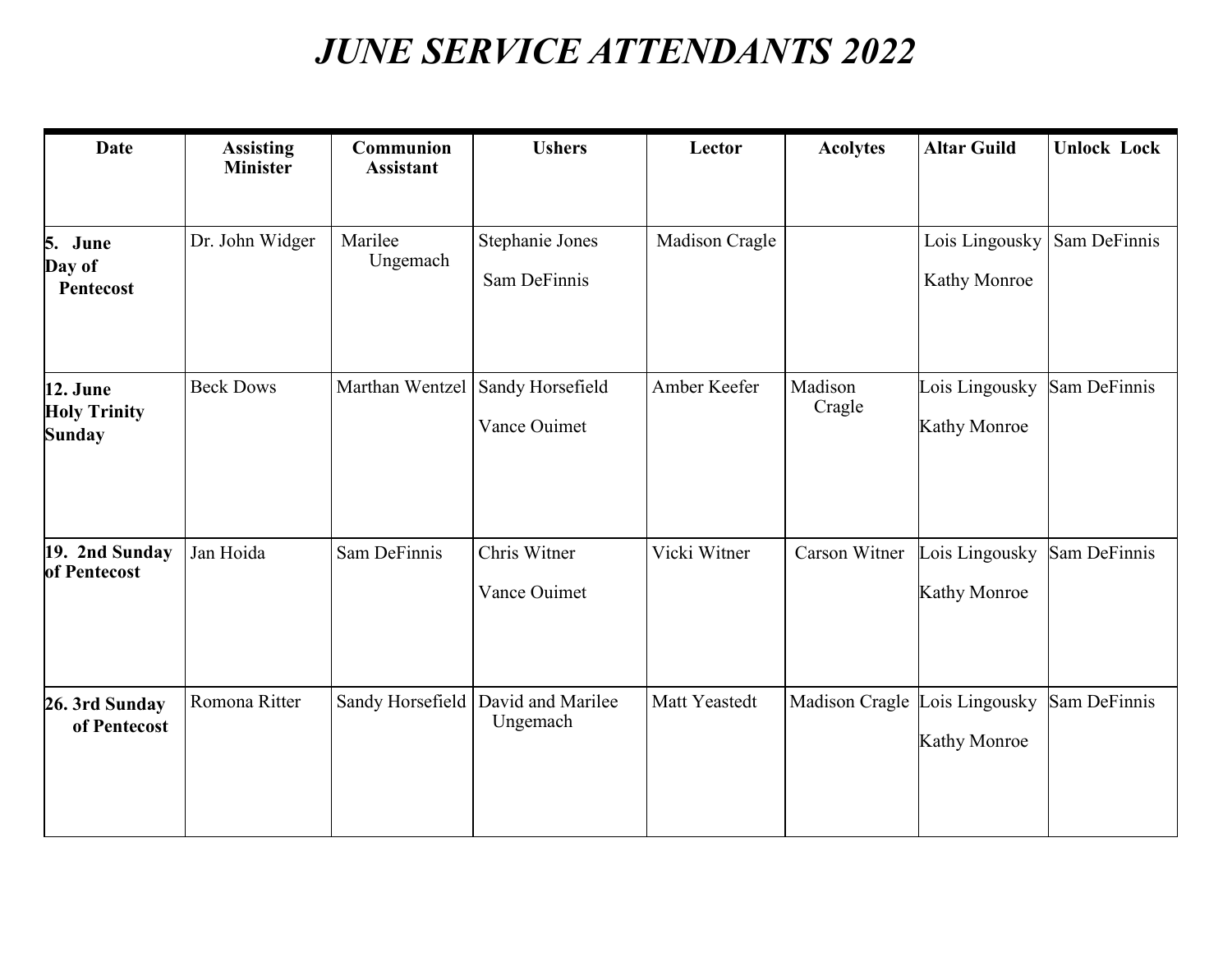## *JUNE SERVICE ATTENDANTS 2022*

| <b>Date</b>                                               | <b>Assisting</b><br><b>Minister</b> | Communion<br><b>Assistant</b> | <b>Ushers</b>                     | Lector             | <b>Acolytes</b>   | <b>Altar Guild</b> | <b>Unlock Lock</b> |
|-----------------------------------------------------------|-------------------------------------|-------------------------------|-----------------------------------|--------------------|-------------------|--------------------|--------------------|
| 2. Jan.<br>2nd Sunday<br>after<br><b>Christmas</b>        | Sharon Slowick                      | <b>Beck Dows</b>              | Stephanie Jones<br>Sam DeFinnis   | Marile<br>Ungemach |                   | Peggy<br>Yeastedt  | <b>Barry Titus</b> |
| 9. Jan.<br><b>Baptism</b><br>The<br>of<br><b>Our Lord</b> | Jan Hoida                           | Marile<br>Ungemach            | Vance Ouimet<br>Peggy Yeastedt    | Lauren Tyson       | Madison<br>Cragle | Peggy<br>Yeastedt  | <b>Barry Titus</b> |
| 16. Jan.<br><b>Epiphany II</b>                            | Dr. Widger                          | Peggy Yeastedt                | David and Marilee<br>Ungemach     | Matt Yeastedt      |                   | Peggy<br>Yeastedt  | <b>Barry Titus</b> |
| 23. Jan.<br><b>Epiphany III</b>                           | <b>Beck Dows</b>                    | Sam DeFinnis                  | Lois Lingousky<br>Stephanie Jones | <b>Chuck East</b>  |                   | Peggy<br>Yeastedt  | <b>Barry Titus</b> |
| 30. Jan<br><b>Epiphany IV</b>                             | Romona Ritter                       | Jan Hoida                     | Vance Ouimet<br>Chris Witner      | David DeHaven      | Carson Witner     | Peggy<br>Yeastedt  | <b>Barry Titus</b> |
|                                                           |                                     |                               |                                   |                    |                   |                    |                    |